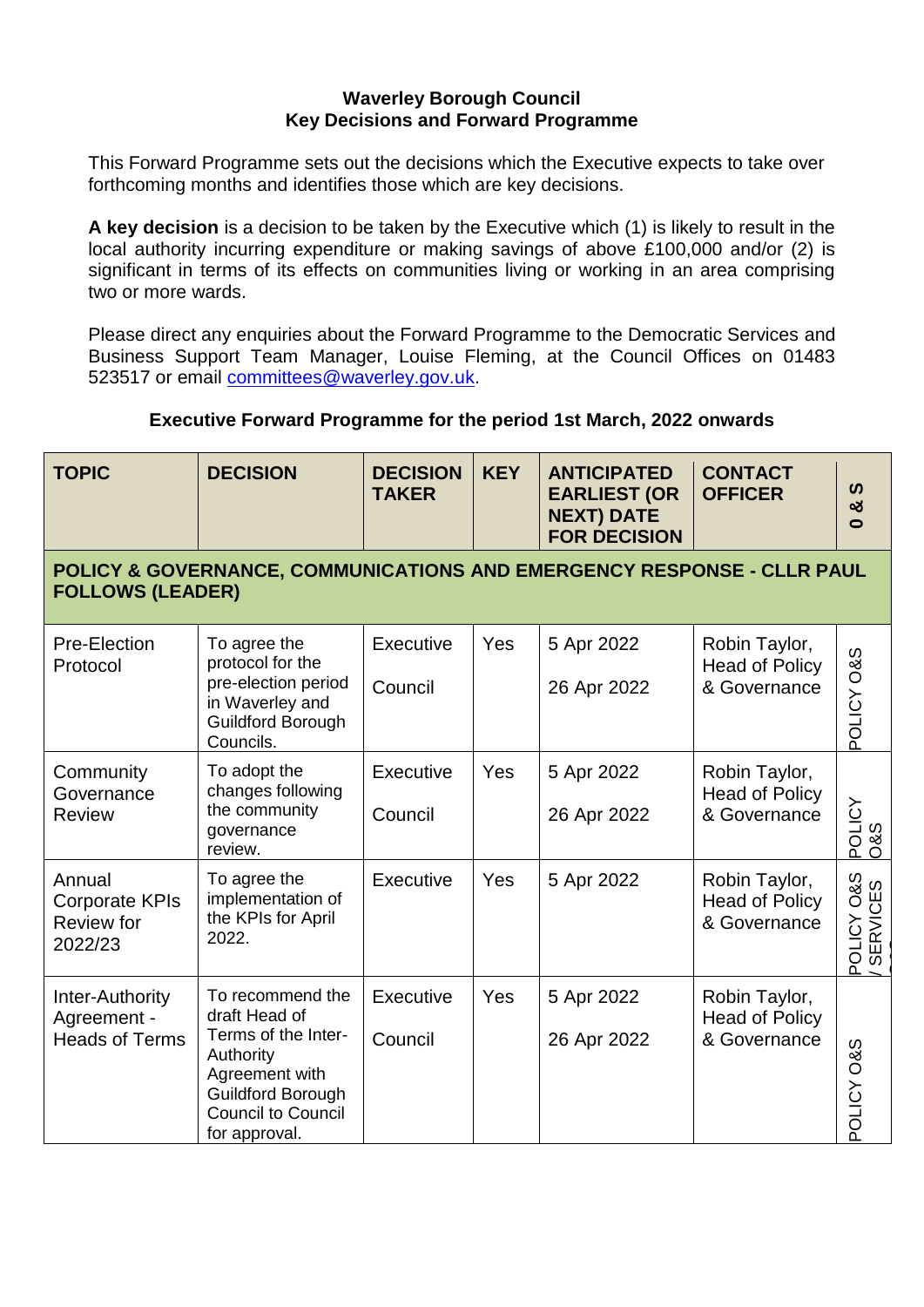| <b>TOPIC</b>                                                                                     | <b>DECISION</b>                                                                                                                         | <b>DECISION</b><br><b>TAKER</b> | <b>KEY</b> | <b>ANTICIPATED</b><br><b>EARLIEST (OR</b><br><b>NEXT) DATE</b><br><b>FOR DECISION</b> | <b>CONTACT</b><br><b>OFFICER</b>                                                       | ທ<br>න්<br>$\mathbf{O}$  |  |  |
|--------------------------------------------------------------------------------------------------|-----------------------------------------------------------------------------------------------------------------------------------------|---------------------------------|------------|---------------------------------------------------------------------------------------|----------------------------------------------------------------------------------------|--------------------------|--|--|
| Guildford and<br>Waverley<br>Borough<br>Council<br>Collaboration -<br>Vision<br><b>Statement</b> | To agree the<br><b>Vision Statement</b><br>for the Guildford<br>and Waverley<br><b>Borough Council</b><br>collaboration.                | <b>Executive</b>                | Yes        | 5 Apr 2022                                                                            | <b>Joint Chief</b><br>Executive of<br>Guildford and<br>Waverley<br>Borough<br>Councils | <b>S&amp;O ADITOC</b>    |  |  |
|                                                                                                  | <b>BUSINESS TRANSFORMATION, IT, CUSTOMER SERVICES AND FARNHAM</b><br><b>INFRASTRUCTURE PROGRAMME - CLLR PETER CLARK (DEPUTY LEADER)</b> |                                 |            |                                                                                       |                                                                                        |                          |  |  |
|                                                                                                  | <b>ENFORCEMENT, OPERATIONS AND BRIGHTWELLS - CLLR ANDY MACLEOD</b>                                                                      |                                 |            |                                                                                       |                                                                                        |                          |  |  |
| Local Planning<br>Enforcement<br><b>Action Plan</b>                                              | To approve the<br>revised Local<br>Planning<br>Enforcement<br><b>Action Plan</b>                                                        | Executive                       | Yes        | 5 Apr 2022                                                                            | Zac Ellwood,<br>Head of<br>Planning and<br>Economic<br>Development                     | SERVICES<br>0&S          |  |  |
| <b>ENVIRONMENT AND SUSTAINABILITY - CLLR STEVE WILLIAMS</b>                                      |                                                                                                                                         |                                 |            |                                                                                       |                                                                                        |                          |  |  |
|                                                                                                  | EQUALITIES, DIVERSITY, INCLUSION AND COMMUNITY SAFETY - CLLR PENNY MARRIOTT                                                             |                                 |            |                                                                                       |                                                                                        |                          |  |  |
| Equality<br>Objectives and<br><b>Action Plan</b>                                                 | To consider the<br>review of the<br>Council's<br><b>Corporate Equality</b><br>Objectives and<br>action plan.                            | Executive                       | Yes        | 5 Apr 2022                                                                            | Robin Taylor,<br><b>Head of Policy</b><br>& Governance                                 | <b>O&amp;S</b><br>POLICY |  |  |
|                                                                                                  | FINANCE, COMMERCIAL AND ASSETS - CLLR MARK MERRYWEATHER                                                                                 |                                 |            |                                                                                       |                                                                                        |                          |  |  |
| <b>Broadwater</b><br>Park Golf Club<br>Lease<br><b>Settlement</b><br>Agreement [E3]              | To consider the<br>agreement and<br>make<br>recommendations<br>to Council.                                                              | <b>Executive</b>                | Yes        | Not before 5th<br>Apr 2022                                                            | Peter Vickers,<br>Head of<br>Finance and<br>Property                                   | <b>S&amp;O AJITOc</b>    |  |  |
| <b>Brightwells Yard</b><br>[E3]                                                                  | To receive an<br>update on the<br>development<br>project and<br>approve lease<br>arrangements.                                          | <b>Executive</b>                | Yes        | 8 Mar 2022                                                                            | Kelvin Mills,<br>Head of<br>Commercial<br><b>Services</b>                              | POLICY O&S               |  |  |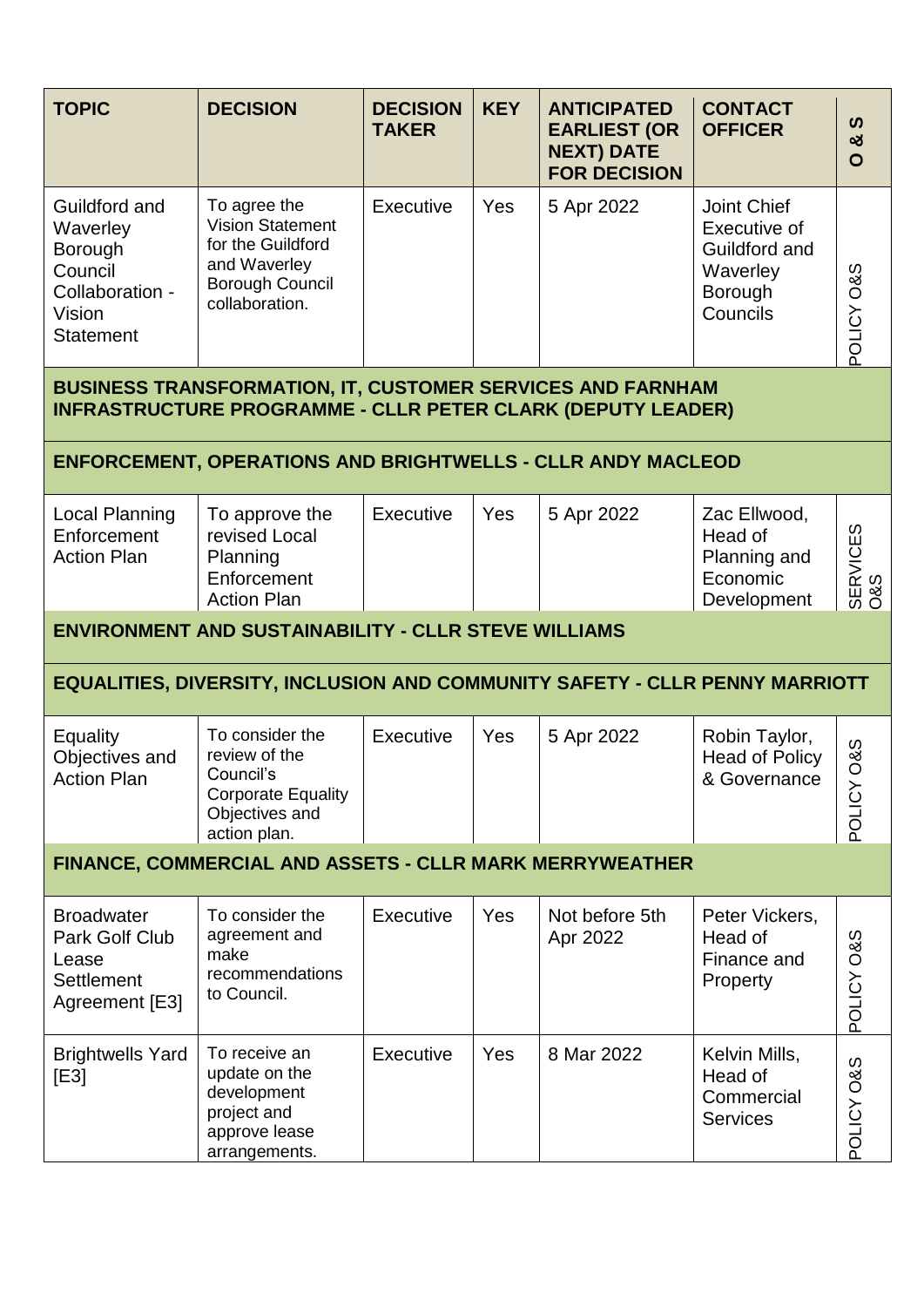| <b>TOPIC</b>                                                                          | <b>DECISION</b>                                                                | <b>DECISION</b><br><b>TAKER</b> | <b>KEY</b> | <b>ANTICIPATED</b><br><b>EARLIEST (OR</b><br><b>NEXT) DATE</b><br><b>FOR DECISION</b> | <b>CONTACT</b><br><b>OFFICER</b>                                                                            | ທ<br>ఱ<br>$\mathbf O$    |  |  |
|---------------------------------------------------------------------------------------|--------------------------------------------------------------------------------|---------------------------------|------------|---------------------------------------------------------------------------------------|-------------------------------------------------------------------------------------------------------------|--------------------------|--|--|
| <b>Burys</b><br>Development<br>Project [E3]                                           | To approve the<br>next phase of the<br><b>Burys</b><br>Development<br>Project. | Executive                       | Yes        | 5 Apr 2022                                                                            | Kelvin Mills,<br>Head of<br>Commercial<br><b>Services</b>                                                   | Policy O&S               |  |  |
| <b>Fairground Car</b><br>Park<br>Development<br>Project [E3]                          | To approve the<br>next phase of the<br>development<br>project.                 | Executive                       | Yes        | 8 Mar 2022                                                                            | Kelvin Mills,<br>Head of<br>Commercial<br>Services,<br>Peter Vickers,<br>Head of<br>Finance and<br>Property | POLICY O&S               |  |  |
| Farnham Park -<br><b>Options for Golf</b><br>Course and<br>cafe [E3]                  | To consider the<br>options.                                                    | <b>Executive</b>                | Yes        | 5 Apr 2022                                                                            | Peter Vickers,<br>Head of<br>Finance and<br>Property                                                        | POLICY O&S               |  |  |
| Farnham Park -<br><b>SANG land</b><br>(Hale Road)<br>[E3]                             | To consider the<br>designation.                                                | <b>Executive</b>                | Yes        | 5 Apr 2022                                                                            | Peter Vickers,<br>Head of<br>Finance and<br>Property                                                        | SERVICES<br>O&S          |  |  |
| Property<br>Matters -<br>Haslemere High<br><b>Street property</b><br>acquisition [E3] | To approve the<br>acquisition.                                                 | <b>Executive</b>                | Yes        | 5 Apr 2022                                                                            | Peter Vickers,<br>Head of<br>Finance and<br>Property                                                        | <b>O&amp;S</b><br>POLICY |  |  |
| Pump House,<br><b>Kimbers Lane</b><br>Farnham -<br>budget approval<br>[E3]            | To approve the<br>budget.                                                      | <b>Executive</b>                | Yes        | 8 Mar 2022                                                                            | Peter Vickers,<br>Head of<br>Finance and<br>Property                                                        | <b>S&amp;O ADITOC</b>    |  |  |
| Property<br>Matters -<br>Godalming High<br>Street, property<br>acquisition [E3]       | To approve the<br>acquistion.                                                  | <b>Executive</b>                | Yes        | 5 Apr 2022                                                                            | Peter Vickers,<br>Head of<br>Finance and<br>Property                                                        | POLICY O&S               |  |  |
| HEALTH, WELLBEING, PARKS AND LEISURE - CLLR KIKA MIRYLEES                             |                                                                                |                                 |            |                                                                                       |                                                                                                             |                          |  |  |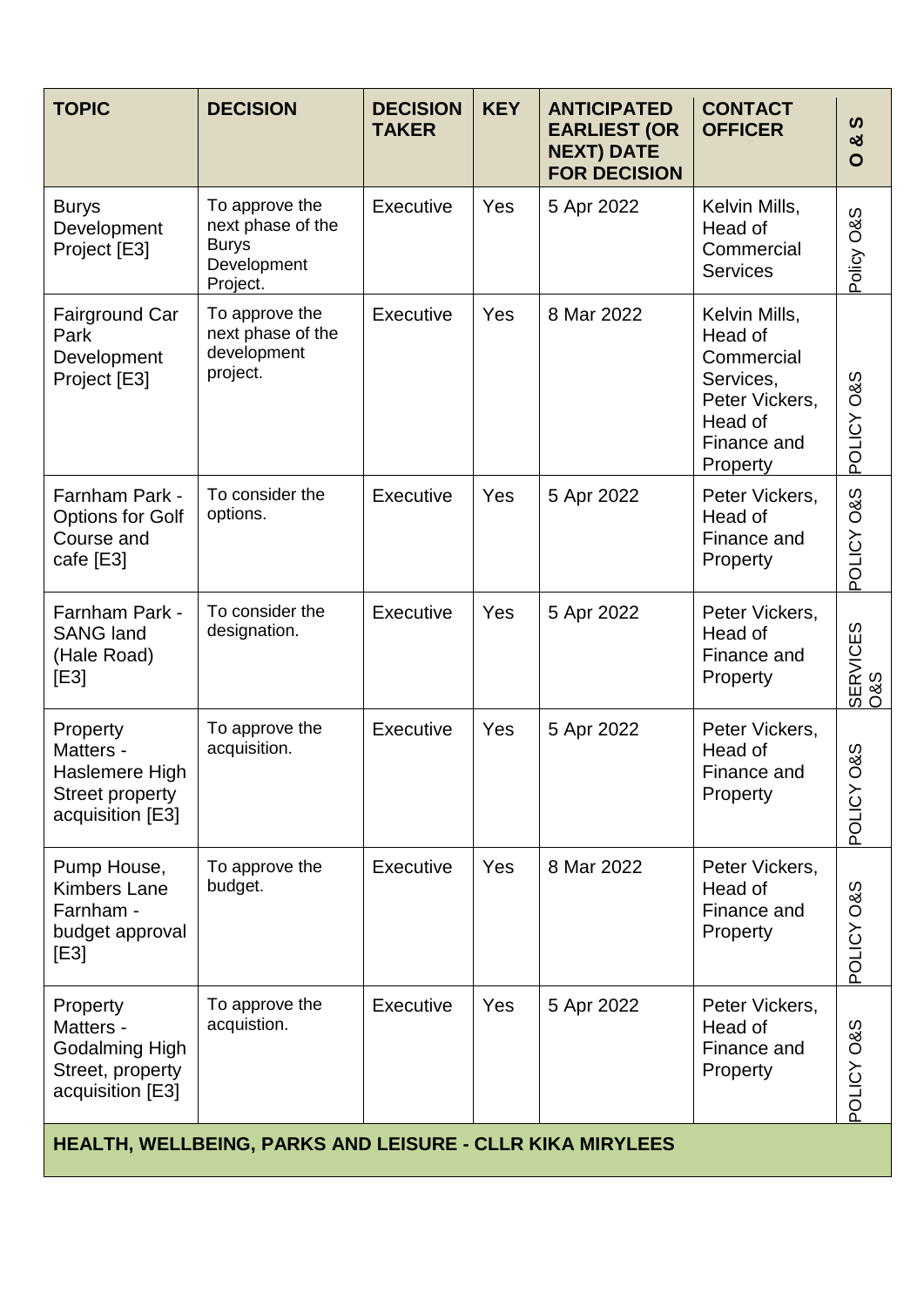| <b>TOPIC</b>                                                                                                              | <b>DECISION</b>                                                                                                                                                                    | <b>DECISION</b><br><b>TAKER</b> | <b>KEY</b> | <b>ANTICIPATED</b><br><b>EARLIEST (OR</b><br><b>NEXT) DATE</b><br><b>FOR DECISION</b> | <b>CONTACT</b><br><b>OFFICER</b>                                   | ທ<br>ఱ<br>O                       |  |  |
|---------------------------------------------------------------------------------------------------------------------------|------------------------------------------------------------------------------------------------------------------------------------------------------------------------------------|---------------------------------|------------|---------------------------------------------------------------------------------------|--------------------------------------------------------------------|-----------------------------------|--|--|
| <b>Biodiversity</b><br>Policy                                                                                             | To approve the<br>policy.                                                                                                                                                          | Executive                       | Yes        | April 2022                                                                            | Kelvin Mills,<br>Head of<br>Commercial<br><b>Services</b>          | SERVICES<br>O&S                   |  |  |
| Godalming and<br>Farnham<br>Leisure<br><b>Refurbishments</b><br>and amendment<br>of the leisure<br>management<br>contract | To agree<br>refurbishments to<br>the Godalming and<br><b>Farnham Leisure</b><br>Centres; and an<br>amendment to the<br>Leisure<br>Management<br><b>Contract from June</b><br>2023. | Executive                       | Yes        | 5 Apr 2022                                                                            | Kelvin Mills,<br>Head of<br>Commercial<br><b>Services</b>          | SERVICES O&S                      |  |  |
| CO-PORTFOLIO HOLDER HOUSING (DELIVERY) - CLLR NICK PALMER                                                                 |                                                                                                                                                                                    |                                 |            |                                                                                       |                                                                    |                                   |  |  |
| Affordable<br><b>Homes Delivery</b><br>Strategy 2022-<br>2025                                                             | To recommend<br>adoption of the<br>Strategy following<br>the consultation<br>period.                                                                                               | Executive<br>Council            | Yes        | 5 Apr 2022<br>26 Apr 2022                                                             | Andrew Smith,<br>Head of<br>Housing<br>Delivery and<br>Communities | SERVICES<br>O&S                   |  |  |
| Community<br>Infrastructure<br>Levy (CIL)<br>bidding cycle<br>2021/22                                                     | To note the<br>outcome of the<br>recent bidding<br>round for<br>Community<br>Infrastructure Levy<br>funding.                                                                       | Executive                       | Yes        | 5 Apr 2022                                                                            | Zac Ellwood,<br>Head of<br>Planning and<br>Economic<br>Development |                                   |  |  |
| Acquisition of<br>affordable<br>housing                                                                                   | Consideration of<br>proposals to<br>acquire affordable<br>housing.                                                                                                                 | Executive<br>Council            | Yes        | 5 Apr 2022<br>26 Apr 2022                                                             | Andrew Smith,<br>Head of<br>Housing<br>Delivery and<br>Communities | POLICY O&S                        |  |  |
| <b>CO-PORTFOLIO HOLDER HOUSING (OPERATIONS) - COUNCILLOR PAUL RIVERS</b>                                                  |                                                                                                                                                                                    |                                 |            |                                                                                       |                                                                    |                                   |  |  |
| Housing<br>Revenue<br><b>Account Asset</b><br>Management<br>Strategy                                                      | To recommend the<br>approval of the<br><b>Housing Revenue</b><br><b>Account Asset</b><br>Management<br>Strategy.                                                                   | Executive<br>Council            | Yes        | 5 Apr 2022<br>26 Apr 2022                                                             | Hugh<br>Wagstaff,<br>Head of<br>Housing<br><b>Operations</b>       | <b>O&amp;S</b><br><b>SERVICES</b> |  |  |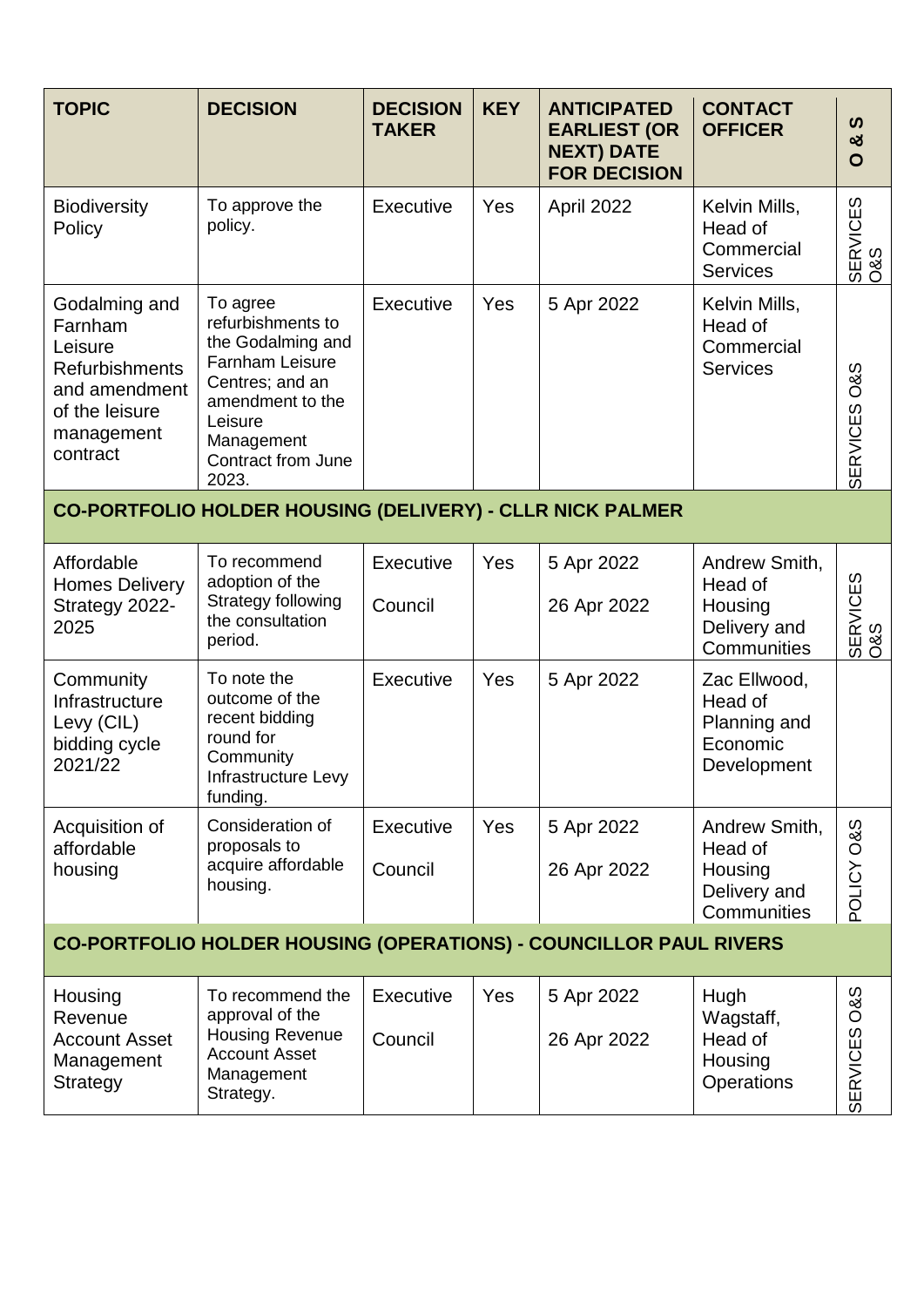| <b>TOPIC</b>                                                                                                | <b>DECISION</b>                                                                                                                                                                                                                                                                             | <b>DECISION</b><br><b>TAKER</b>                                                 | <b>KEY</b> | <b>ANTICIPATED</b><br><b>EARLIEST (OR</b><br><b>NEXT) DATE</b><br><b>FOR DECISION</b> | <b>CONTACT</b><br><b>OFFICER</b>                                   | ທ<br>ಯ<br>$\circ$                 |  |  |
|-------------------------------------------------------------------------------------------------------------|---------------------------------------------------------------------------------------------------------------------------------------------------------------------------------------------------------------------------------------------------------------------------------------------|---------------------------------------------------------------------------------|------------|---------------------------------------------------------------------------------------|--------------------------------------------------------------------|-----------------------------------|--|--|
| Funding<br>Request -<br>Replacement of<br>timber and<br>glazed porches<br>at College<br>Gardens,<br>Farnham | To seek approval<br>from the Joseph<br><b>Ewart Bequest</b><br>Trust to request<br>additional funding<br>to cover the<br>replacement of five<br>external timber and<br>glazed porches<br>and associated<br>roofing line works<br>at the wider<br>properties College<br>Gardens,<br>Farnham. | <b>Executive</b><br>(Acting as<br>Trustee of<br>the Joseph<br>Ewart<br>Bequest) | Yes        | 5 Apr 2022                                                                            | Hugh<br>Wagstaff,<br>Head of<br>Housing<br>Operations              | <b>O&amp;S</b><br><b>SERVICES</b> |  |  |
| <b>PLANNING AND ECONOMIC DEVELOPMENT - CLLR LIZ TOWNSEND</b>                                                |                                                                                                                                                                                                                                                                                             |                                                                                 |            |                                                                                       |                                                                    |                                   |  |  |
| <b>Climate Change</b><br>and<br>Sustainability<br>Supplementary<br>Planning<br>Document<br>Consultation     | To agree to consult<br>on the draft<br><b>Climate Change</b><br>and Sustainability<br>Planning<br>Document.                                                                                                                                                                                 | Executive                                                                       | Yes        | 5 Apr 2022                                                                            | Zac Ellwood,<br>Head of<br>Planning and<br>Economic<br>Development | <b>O&amp;S</b><br><b>SERVICES</b> |  |  |
| Climate Change<br>and<br>Sustainability<br>Supplementary<br>Planning<br><b>Document</b><br>Adoption         | To consider the<br>responses to the<br>consultation and<br>recommend the<br>adoption of the<br><b>Climate Change</b><br>and Sustainability<br>Supplementary<br>Planning<br>Document.                                                                                                        | Executive<br>Council                                                            | Yes        | 5 Jul 2022<br>19 Jul 2022                                                             | Zac Ellwood,<br>Head of<br>Planning and<br>Economic<br>Development | <b>O&amp;S</b><br><b>SERVICES</b> |  |  |
| Economic<br>Development<br>Strategy review                                                                  | To approve the<br>revised Economic<br>Development<br>Strategy.                                                                                                                                                                                                                              | Executive<br>Council                                                            | Yes        | <b>July 2022</b><br><b>July 2022</b>                                                  | Zac Ellwood,<br>Head of<br>Planning and<br>Economic<br>Development | POLICY O&S                        |  |  |